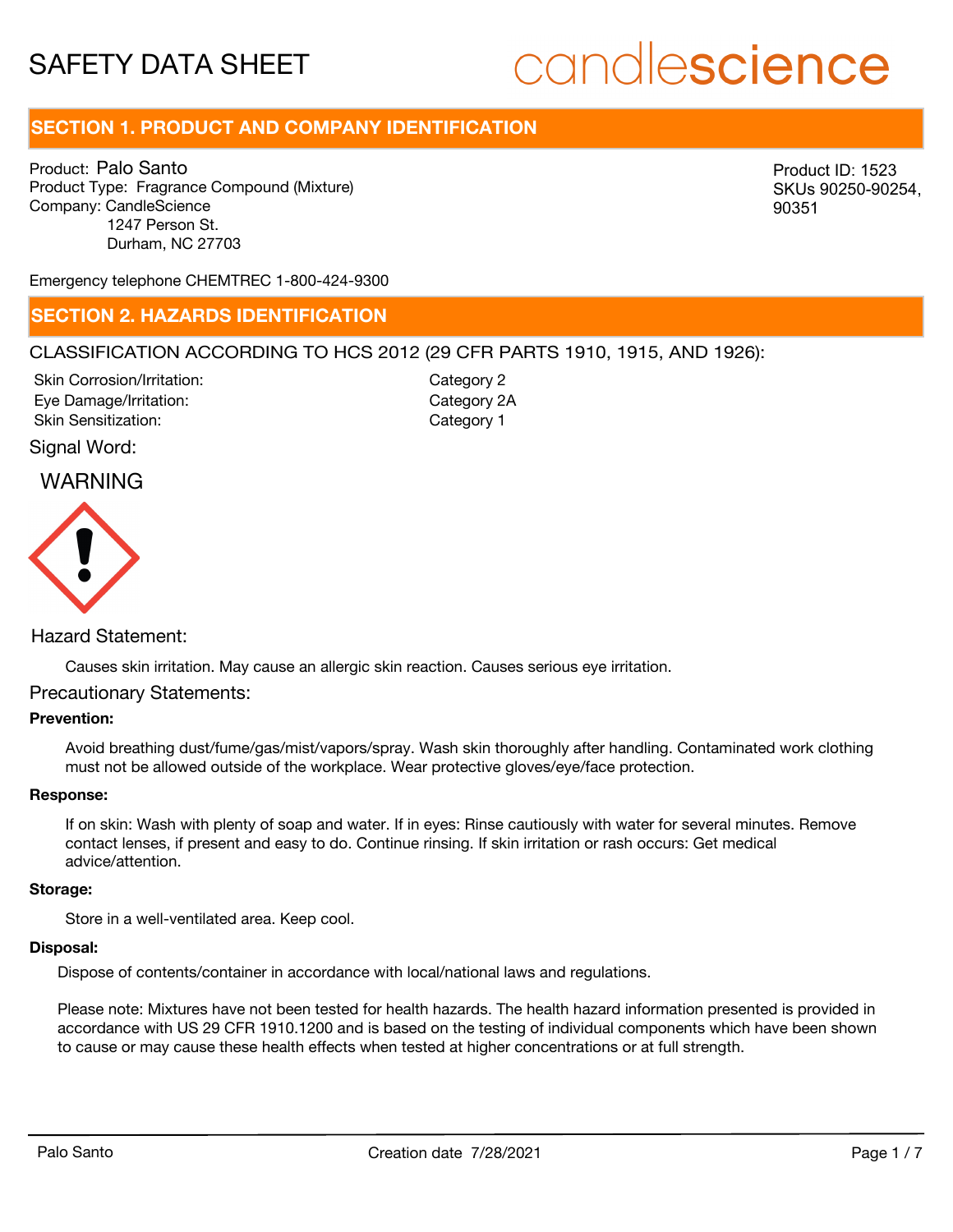# candlescience

### **SECTION 3. COMPOSITION/INFORMATION ON INGREDIENT**

| Hazardous components                                                            | CAS No.        | Weight %  |
|---------------------------------------------------------------------------------|----------------|-----------|
| Hexyl cinnamic aldehyde                                                         | $101 - 86 - 0$ | $10 - 20$ |
| 2-acetyl-1,2,3,4,5,6,7,8-octahydro-2,3,8,8-tetra-methylnaphtalene (main isomer) | 54464-57-2     | $10 - 20$ |
| Linalool                                                                        | 78-70-6        | 1 - 10    |
| Dihydromyrcenol                                                                 | 18479-58-8     | $1 - 10$  |
| 2-ethyl-4-(2,2,3-trimethyl-1-cyclopent-3-enyl)but-2-en-1-ol                     | 28219-61-6     | $1 - 10$  |
| Linalyl acetate                                                                 | 115-95-7       | $1 - 10$  |
| Hexyl salicylate                                                                | 6259-76-3      | $1 - 10$  |
| 1-2,6,6-trimethyl-3-cyclohexen-1-yl-2-buten-1-one                               | 57378-68-4     | $\leq$ 1  |

### **SECTION 4. FIRST AID MEASURES**

Inhalation:

Get to fresh air immediately. Consult poison control center or physician if any symptoms develop.

Skin contact:

Rinse immediately with plenty of water for at least 15 minutes. If skin irritation occurs, seek medical advice/attention. Remove contaminated clothing and shoes. Immediately seek medical attention if chemical entered ear canal. When symptoms persist or in all cases of doubt seek medical advice.

Eye contact:

Remove contact lenses. Immediately flush eyes for at least 15 minutes. Get medical attention

Ingestion:

Do not induce vomiting unless advised by poison control or physician.

### Most important symptoms:

Causes skin irritation. May cause an allergic reaction. Causes serious eye irritation.

Indication of immediate medical attention:

Treat symptomatically.

### General information:

Consult physician or Poison Control Center.

### **SECTION 5. FIREFIGHTING MEASURES**

Suitable extinguishing media:

Foam, carbon dioxide, or dry chemical.

### Unsuitable extinguishing media:

Avoid use of water in extinguishing fires.

### Specific hazards: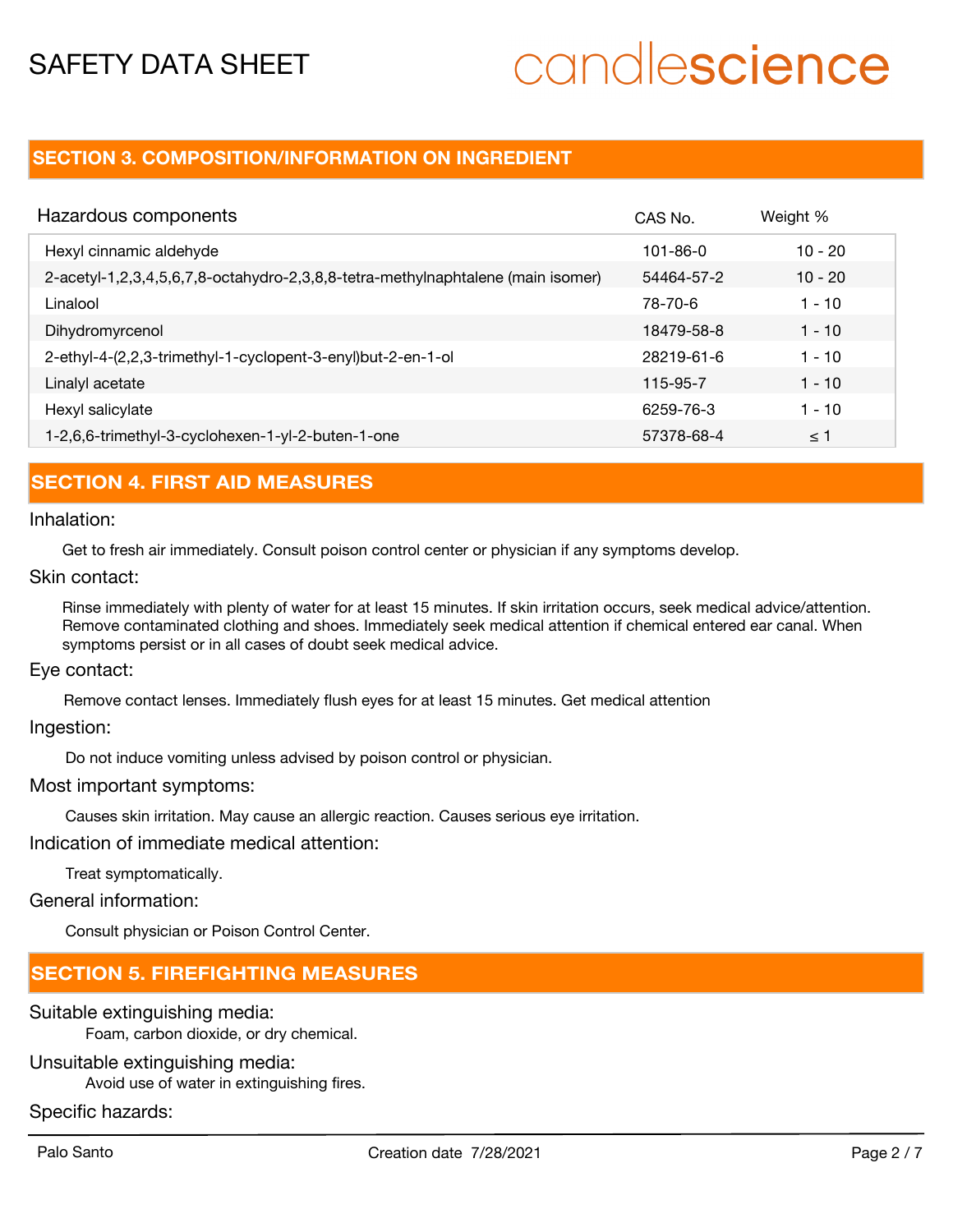## candlescience

During fire, gases hazardous to health may be formed. Do not allow run-off from fire fighting to enter drains or water courses.

### Special fire fighting procedures:

Wear self-contained breathing apparatus for firefighting. Move containers from fire area if it can be done safely. Use water spray jet to protect personnel and to cool endangered containers.

### **SECTION 6. ACCIDENTAL RELEASE MEASURES**

### Personal precautions, protective equipment and emergency procedures:

Evacuate personnel to safe areas. Remove all sources of ignition. Ensure adequate ventilation. Keep people away from and upwind of spill/leak. Wear appropriate protective equipment and clothing during clean-up.

### Environmental precautions:

Do not allow to enter into soil/subsoil. Do not allow to enter into surface water or drains. Dispose of in accordance with local regulations. Local authorities should be advised if significant spillage cannot be contained.

### Methods and materials for containment and cleaning up:

Soak up with inert absorbent material (e.g. sand, silica gel, vermiculite). Keep in suitable and closed containers for disposal. Clean contaminated floors and objects thoroughly while observing environmental regulations.

### **SECTION 7. HANDLING AND STORAGE**

### Precautions for safe handling:

Avoid contact with skin and eyes. Avoid prolonged inhalation of vapors. Wash hands and other exposed areas with mild soap and water before eating, drinking or smoking and when leaving work. Handle in accordance with good industrial hygiene and safety practices.

### Conditions for safe storage, including any incompatibilities:

Store in tightly closed and upright container in a cool, dry, ventilated area. Store away from light, heat, and sources of ignition.

### **SECTION 8. EXPOSURE CONTROLS/PERSONAL PROTECTION**

### Exposure Guidelines:

### Appropriate Engineering Controls:

#### **Ventilation:**

Use engineering controls to maintain airborne levels below exposure limit requirements or guidelines. If there are no applicable exposure limit requirements or guidelines, use only with adequate ventilation. Local exhaust ventilation may be necessary for some operations.

### Personal Protective Equipment:

### **Eye protection:**

Ensure that eyewash stations and safety showers are close to the workstation location. Chemical resistant goggles must be worn.

### **Hand protection:**

Wear chemical resistant gloves suitable for this material as determined by a hazard assessment. Gloves should be discarded and replaced if there is any indication of degradation or chemical breakthrough.

### **Skin and body protection:**

Wear protective clothing suitable for this material as determined by a hazard assessment.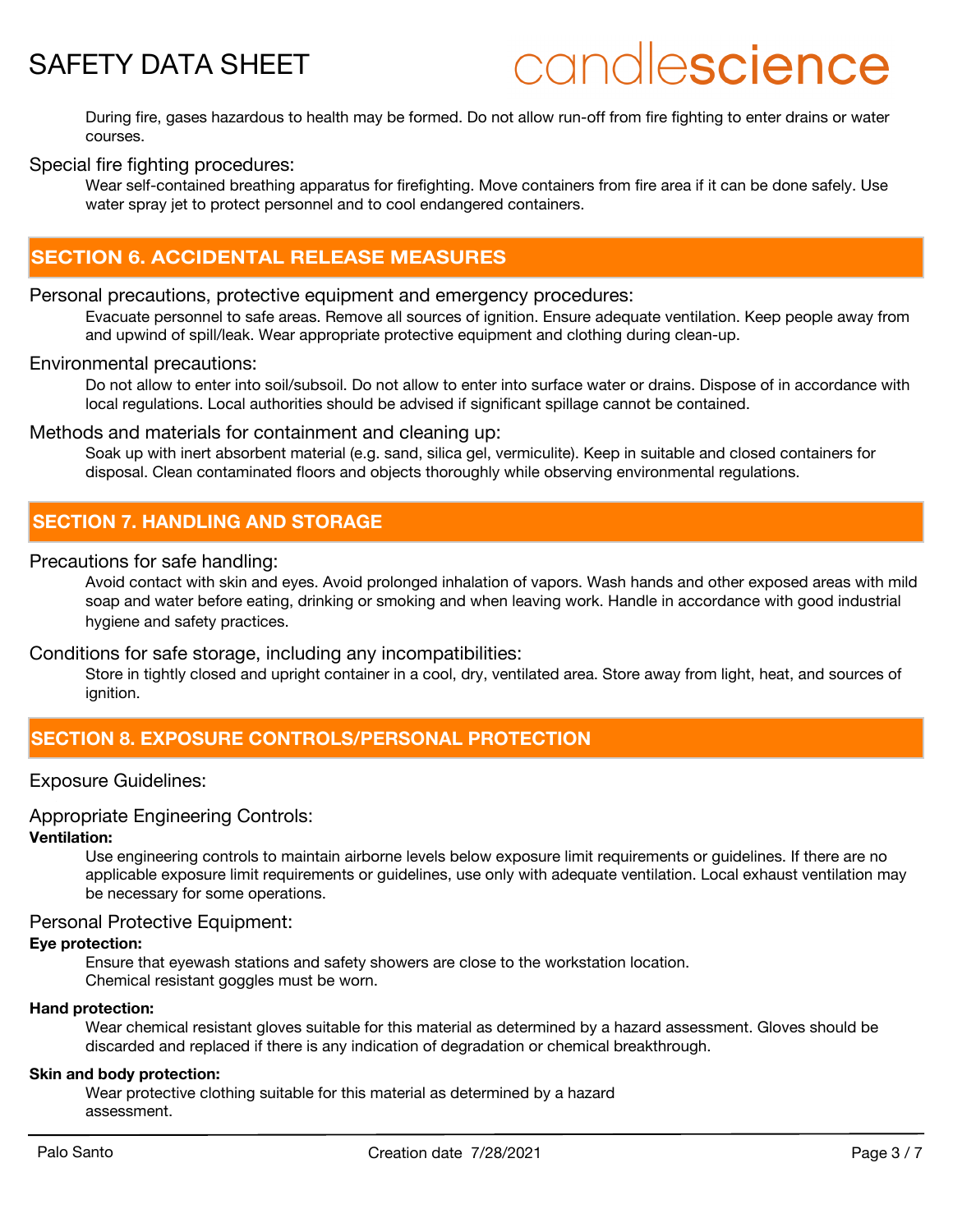## candlescience

### **Respiratory protection:**

Respiratory protection should be worn when workplace exposures exceed exposure limit requirements or guidelines. If there are no applicable exposure limits or guidelines, use an approved respirator where there is a potential for adverse effects, including but not limited to respiratory irritation or odor, where indicated or required by the exposure assessment. Selection of air-purifying or positive-pressure supplied air will depend on the results of the exposure assessment which includes an evaluation of the specific operations and the actual or potential airborne concentrations. The type of cartridge or filter to be used must be selected and approved for the chemical, class, or classes of chemicals likely to be encountered in the workplace. For emergency conditions, use an approved positive-pressure self-contained breathing apparatus.

### **General hygiene considerations:**

Handle in accordance with good industrial hygiene and safety practice. Remove contaminated clothing and protective equipment before entering eating areas. Wash hands before breaks and immediately after handling the product.

### **SECTION 9. PHYSICAL AND CHEMICAL PROPERTIES**

| Appearance:                                          | Liquid                                       |  |  |
|------------------------------------------------------|----------------------------------------------|--|--|
| Color:                                               | Colorless to pale yellow                     |  |  |
| Odor:                                                | Characteristic                               |  |  |
| Odor threshold:                                      | N/A                                          |  |  |
| pH:                                                  | N/A                                          |  |  |
| Melting point:                                       | N/A                                          |  |  |
| Boiling point:                                       | N/A                                          |  |  |
| Flashpoint:                                          | 99 °C<br>210 °F                              |  |  |
| Evaporation Rate (Butyl Acetate = 1):<br>N/A         |                                              |  |  |
| Flammability (solid, gas):                           | N/A                                          |  |  |
| Upper lower flammability or explosive limits:<br>N/A |                                              |  |  |
| Vapor density (Air=1):                               | N/A                                          |  |  |
| Vapor pressure:                                      | 0.0312 hPa at 68°F (20°C) Calculated (99.9%) |  |  |
| Specific gravity (H2O=1):                            | 904.36 kg/m3 at 68°F (20°C)                  |  |  |
| Solubility in water:                                 | N/A                                          |  |  |
| Solubility in other solvents:                        | N/A                                          |  |  |
| Partition coefficient: n-octanol/water:<br>N/A       |                                              |  |  |
| Auto-ignition temperature:                           | N/A                                          |  |  |
| Decomposition temperature:                           | N/A                                          |  |  |
| Kinematic viscosity:                                 | N/A                                          |  |  |
| Dynamic viscosity:                                   | N/A                                          |  |  |
| Explosive properties:                                | N/A                                          |  |  |
| Oxidizing properties:                                | N/A                                          |  |  |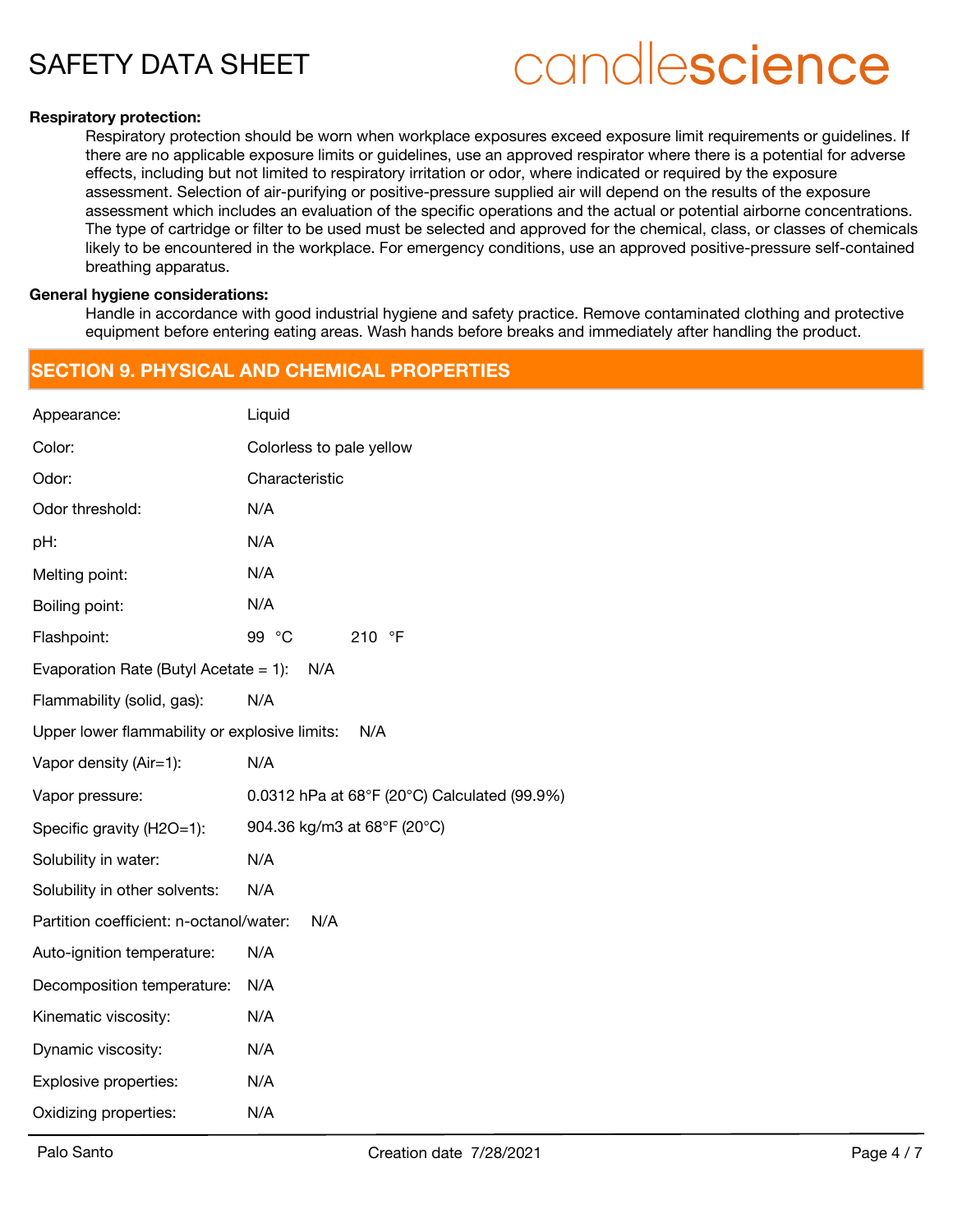## candlescience

Refractive index: 1.4721 - 1.4821

### **SECTION 10. STABILITY AND REACTIVITY**

### **Chemical stability:**

The product is stable and non-reactive under normal conditions of use, storage and transport.

### **Possibility of hazardous reactions:**

Material is stable under normal conditions.

### **Conditions to avoid:**

Heat, flames and sparks. Temperature extremes and direct sunlight.

### **Incompatible materials:**

Strong oxidizing agents. Strong acids. Strong Bases.

### **Hazardous decomposition products:**

No hazardous decomposition products are known.

### **SECTION 11. TOXICOLOGICAL INFORMATION**

### **Acute oral toxicity:**

N/A

### **Acute dermal toxicity:**

N/A

### **Acute inhalation toxicity:**

N/A

### **Skin corrosion/irritation:**

May case skin irritation and/or dermatitis in susceptible persons.

### **Serious eye damage/eye irritation:**

Vapors may cause irritation to the eyes, respiratory system and the skin.

### **Respiratory or skin sensitization:**

Causes sensitization.

### **Mutagenicity:**

N/A

### **Reproductive toxicity:**

N/A

### **Carcinogenicity:**

N/A

Please note: Mixtures have not been tested for health hazards. The health hazard information presented is provided in accordance with US 29 CFR 1910.1200 and is based on the testing of individual components which have been shown to cause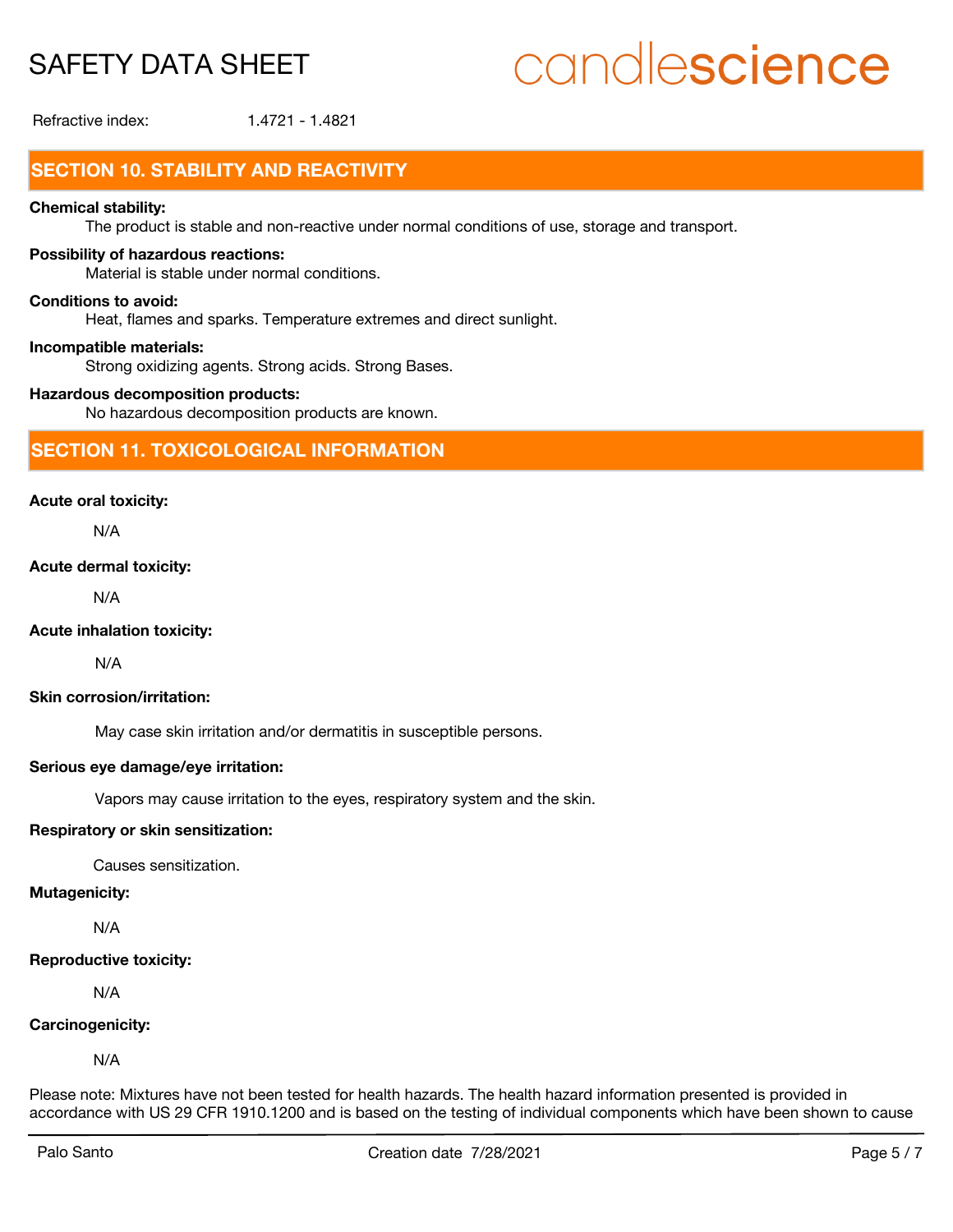## candlescience

or may cause these health effects when tested at higher concentrations or at full strength.

### **SECTION 12. ECOLOGICAL INFORMATION**

#### **Ecotoxicity:**

N/A

**Persistence and Degradability:**

N/A

### **Bioaccumulation:**

N/A

### **Other Adverse Effects:**

N/A

### **SECTION 13. DISPOSAL CONSIDERATIONS**

### **Disposal instructions:**

Collect and reclaim or dispose in sealed containers at licensed waste disposal site. Do not allow this material to drain into sewers/water supplies. Do not contaminate ponds, waterways or ditches with chemical or used container. Dispose of contents/container in accordance with local/regional/national/international regulations.

#### **Local disposal regulations:**

Dispose in accordance with all applicable regulations.

### **Hazardous waste code:**

The waste code should be assigned in discussion between the user, the producer and the waste disposal company.

### **Waste from residues/unused products:**

Dispose of in accordance with local regulations. Empty containers or liners may retain some product residues. This material and its container must be disposed of in a safe manner.

### **Contaminated packaging:**

Since emptied containers may retain product residue, follow label warnings even after container is emptied. Empty containers should be taken to an approved waste handling site for recycling or disposal.

### **SECTION 14. TRANSPORT INFORMATION IATA UN Number:** UN 3082 Environmentally hazardous substance, liquid, n.o.s (octahydro-tetramethylnaphthalenyl-ethanone, 2-hexyl-3-phenyl-2-propenal) **IATA UN Proper Shipping Name: IATA Transport Hazard Class:** 9 **IATA Packing group:** III **IATA Environmental Hazards:** Yes **IATA ERG Codes:** N/A **IATA Special Precautions:** N/A **IATA Other Information:** N/A **IMDG UN Number:** UN 3082